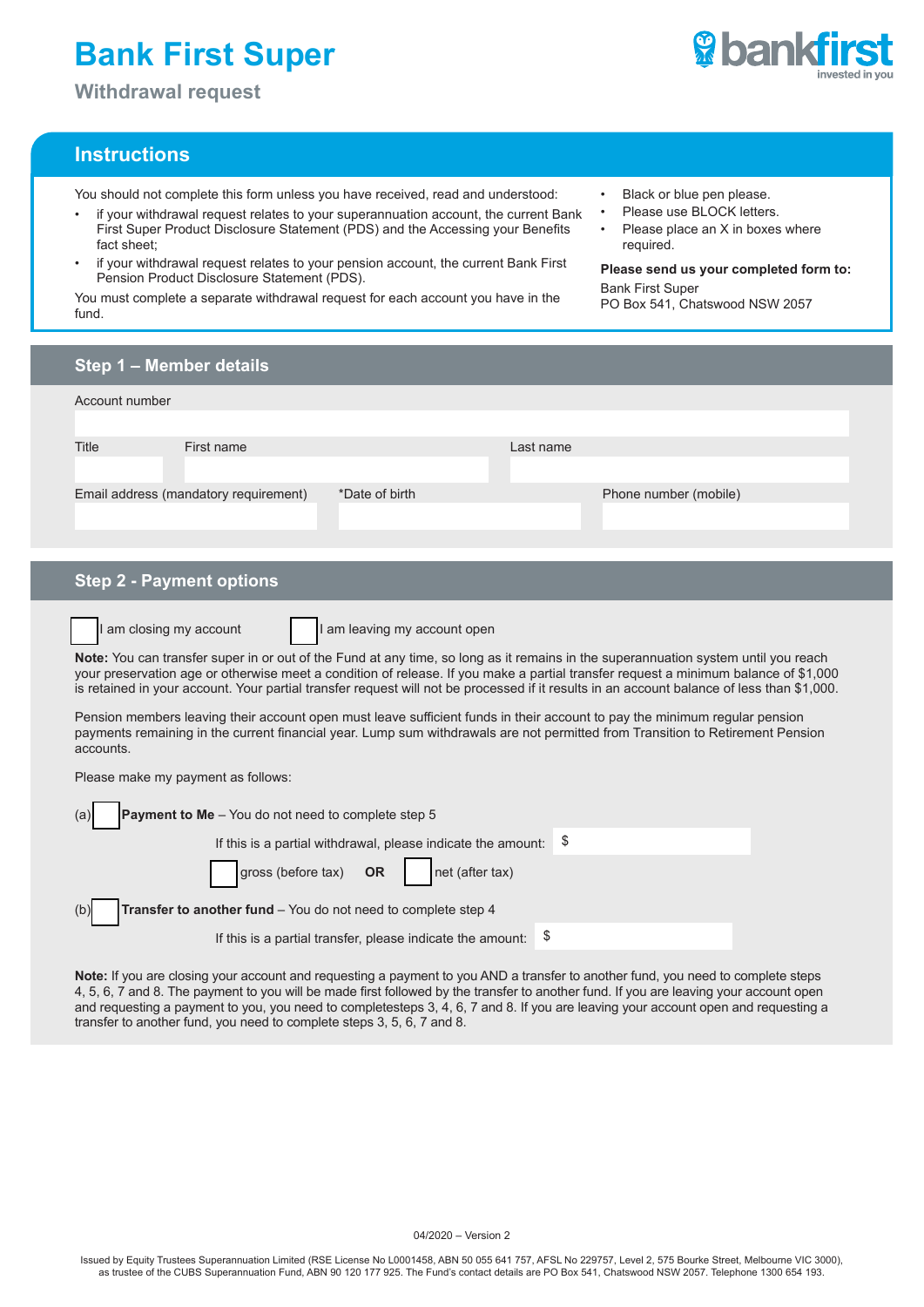## **Step 3 - Investment choice – partial withdrawals only**

If you are withdrawing your full balance, you do not need to complete this section. **Would you like to specify which of your investment options this withdrawal is taken from?**

No – go to the next step

Yes – please complete the table below

If you do not select an option, your investments will be sold down in order of liquidity. Refer to the current PDS for more information.

| <b>Investment option</b> | <b>Amount</b> |    | Percentage      |
|--------------------------|---------------|----|-----------------|
| Cash Plus                | \$            | or |                 |
| Conservative             | \$            | or |                 |
| <b>Balanced</b>          | \$            | or |                 |
| Growth                   | \$            | or |                 |
| <b>High Growth</b>       | \$            | or |                 |
|                          |               |    | Must total 100% |

## **Step 4 – Payment to me**

#### **4.1 Eligibility for a cash benefit – Australian Residents, New Zealand Residents or Permanent Residents\***

\* If you are a temporary resident contact us on 1300 654 193.

To enable us to determine your eligibility for a cash withdrawal, please tick any of the following statements that apply to you:

| I am applying to withdraw from my standard pension.                                                                                                                                                                                                                                                                                      |                 |                                                                                                                                                                                                                                                                      |  |  |  |  |
|------------------------------------------------------------------------------------------------------------------------------------------------------------------------------------------------------------------------------------------------------------------------------------------------------------------------------------------|-----------------|----------------------------------------------------------------------------------------------------------------------------------------------------------------------------------------------------------------------------------------------------------------------|--|--|--|--|
| My account balance is less than \$200 (before tax) and I have ceased<br>employment with a contributing employer.                                                                                                                                                                                                                         |                 | If you wish to claim your benefit under any of the<br>following conditions please download the correct<br>form from the Bank First website or contact us on                                                                                                          |  |  |  |  |
| am aged 55 to 59 and have ceased an arrangement under which<br>I was gainfully employed and do not intend to be gainfully employed<br>either full-time or part-time again.<br>I am aged 60 to 64 and have ceased (on or after attaining age 60)<br>an arrangement under which I was gainfully employed either<br>full-time or part-time. |                 | 1300 654 193:<br><b>Terminal Illness</b><br>Permanent Incapacity<br>$\bullet$<br><b>Financial Hardship</b><br><b>Permanently Departing Australia</b><br>$\bullet$<br>Claims for release on Compassionate Grounds<br>should be lodged directly with the Department of |  |  |  |  |
| I am aged 65 or more                                                                                                                                                                                                                                                                                                                     | Human Services. |                                                                                                                                                                                                                                                                      |  |  |  |  |
| My account contains an unrestricted non-preserved amount and I wish<br>to make a withdrawal of some or all of that amount.                                                                                                                                                                                                               |                 |                                                                                                                                                                                                                                                                      |  |  |  |  |
| 4.2 Payment account                                                                                                                                                                                                                                                                                                                      |                 |                                                                                                                                                                                                                                                                      |  |  |  |  |
| Please transfer this payment electronically to my bank account as follows:                                                                                                                                                                                                                                                               |                 |                                                                                                                                                                                                                                                                      |  |  |  |  |
| Name of bank, credit union, building society etc                                                                                                                                                                                                                                                                                         |                 |                                                                                                                                                                                                                                                                      |  |  |  |  |
|                                                                                                                                                                                                                                                                                                                                          |                 |                                                                                                                                                                                                                                                                      |  |  |  |  |
| <b>Branch address</b>                                                                                                                                                                                                                                                                                                                    |                 |                                                                                                                                                                                                                                                                      |  |  |  |  |
|                                                                                                                                                                                                                                                                                                                                          |                 |                                                                                                                                                                                                                                                                      |  |  |  |  |
| Account name                                                                                                                                                                                                                                                                                                                             |                 |                                                                                                                                                                                                                                                                      |  |  |  |  |
|                                                                                                                                                                                                                                                                                                                                          |                 |                                                                                                                                                                                                                                                                      |  |  |  |  |
| Branch number (BSB)                                                                                                                                                                                                                                                                                                                      | Account number  |                                                                                                                                                                                                                                                                      |  |  |  |  |
|                                                                                                                                                                                                                                                                                                                                          |                 |                                                                                                                                                                                                                                                                      |  |  |  |  |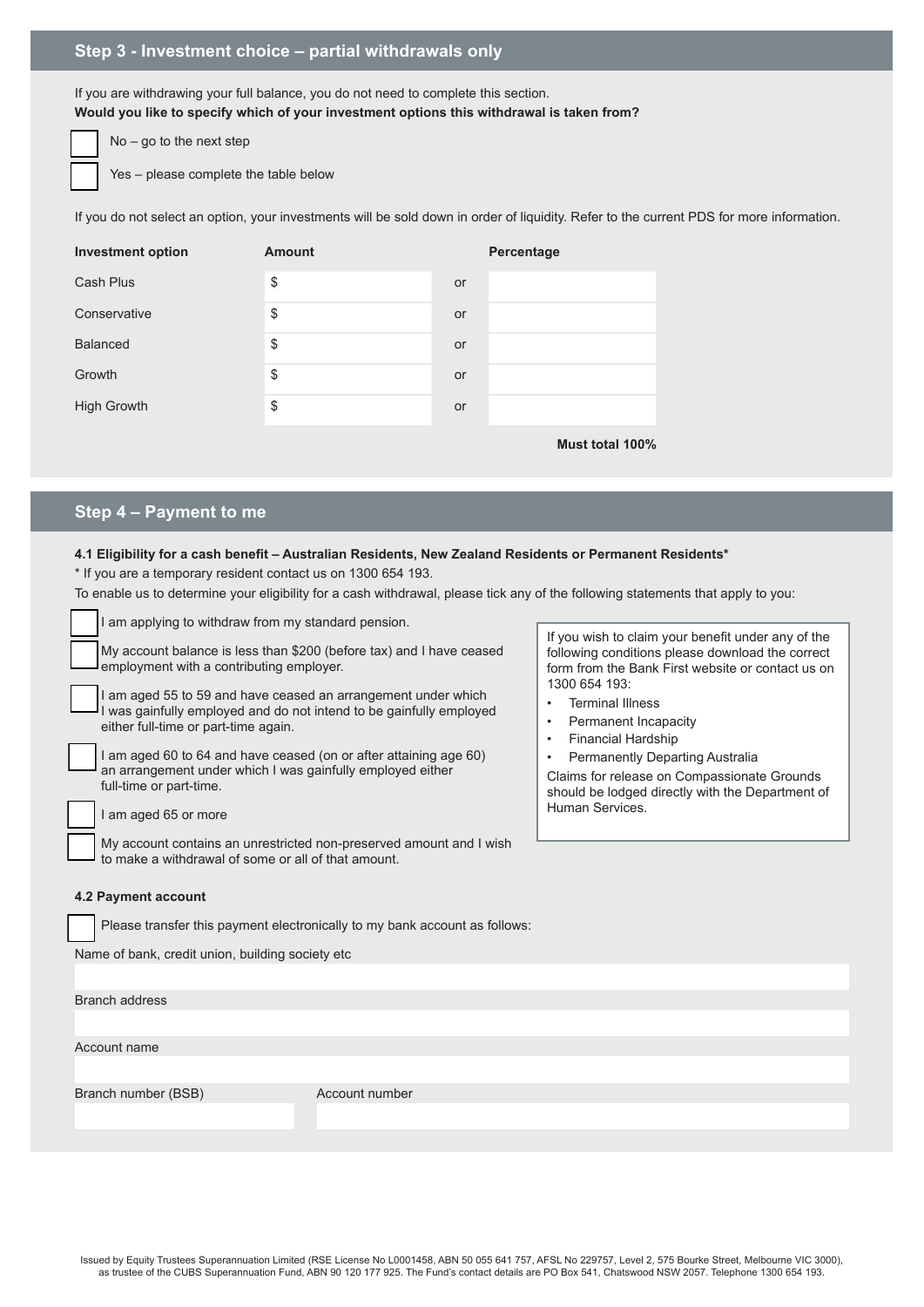| Step 5 - Transfer to another fund                                   |                                                      |              |          |  |  |  |
|---------------------------------------------------------------------|------------------------------------------------------|--------------|----------|--|--|--|
| Exact name of new fund                                              |                                                      |              |          |  |  |  |
| Postal address of new fund                                          |                                                      |              |          |  |  |  |
|                                                                     |                                                      |              |          |  |  |  |
| Suburb                                                              |                                                      | <b>State</b> | Postcode |  |  |  |
|                                                                     |                                                      |              |          |  |  |  |
| Cheque to be payable to                                             |                                                      |              |          |  |  |  |
|                                                                     |                                                      |              |          |  |  |  |
| Your membership number in the new fund                              | The Australian Business Number (ABN) of the new fund |              |          |  |  |  |
|                                                                     |                                                      |              |          |  |  |  |
| The Superannuation Product Identifier Number (SPIN) of the new fund |                                                      |              |          |  |  |  |

#### **5.1 Additional requirements for transfers to Self-Managed Super Funds (SMSFs)**

If you are transferring an amount to a Self-Managed Super Fund (SMSF), you must ensure that the details you provide about your SMSF on or with this application matches exactly the details shown on the ATO's Super Fund Look Up website. Failure to provide matching details may result in requests for further information and delay the processing of this application.

We recommend that you search your SMSF at **www.superfundlookup.gov.au** before submitting this application.

If your fund cannot be found on that website **OR** if your fund is listed with a 'non-complying' status, we will not process your request. You should resolve these issues with the ATO before submitting this application.

If your SMSF appears as 'Registered – Status not determined' please provide a certified copy of one of the following documents:

- **New Member letter from the Australian Taxation Office (ATO) This letter confirms that you are a member of the self**managed super fund.
- **• The latest annual return lodged with the ATO for the SMSF**
- **• The Trust Deed of the SMSF**

#### **Step 6 - Tax deduction notice**

I am not eligible to claim a tax deduction/I am eligible but am not claiming a tax deduction.

I am eligible and elect to claim a tax deduction. (Please complete a Notice of Intention to Claim a Tax Deduction form available from the Bank First website or on request by contacting 1300 654 193.

Note: If you do not submit a tax deduction notice or the Trustee does not/cannot accept the notice prior to your benefit withdrawal, any personal contribution that forms part of the withdrawal amount will be treated as non-concessional, and you cannot claim a tax deduction in respect of the contribution.